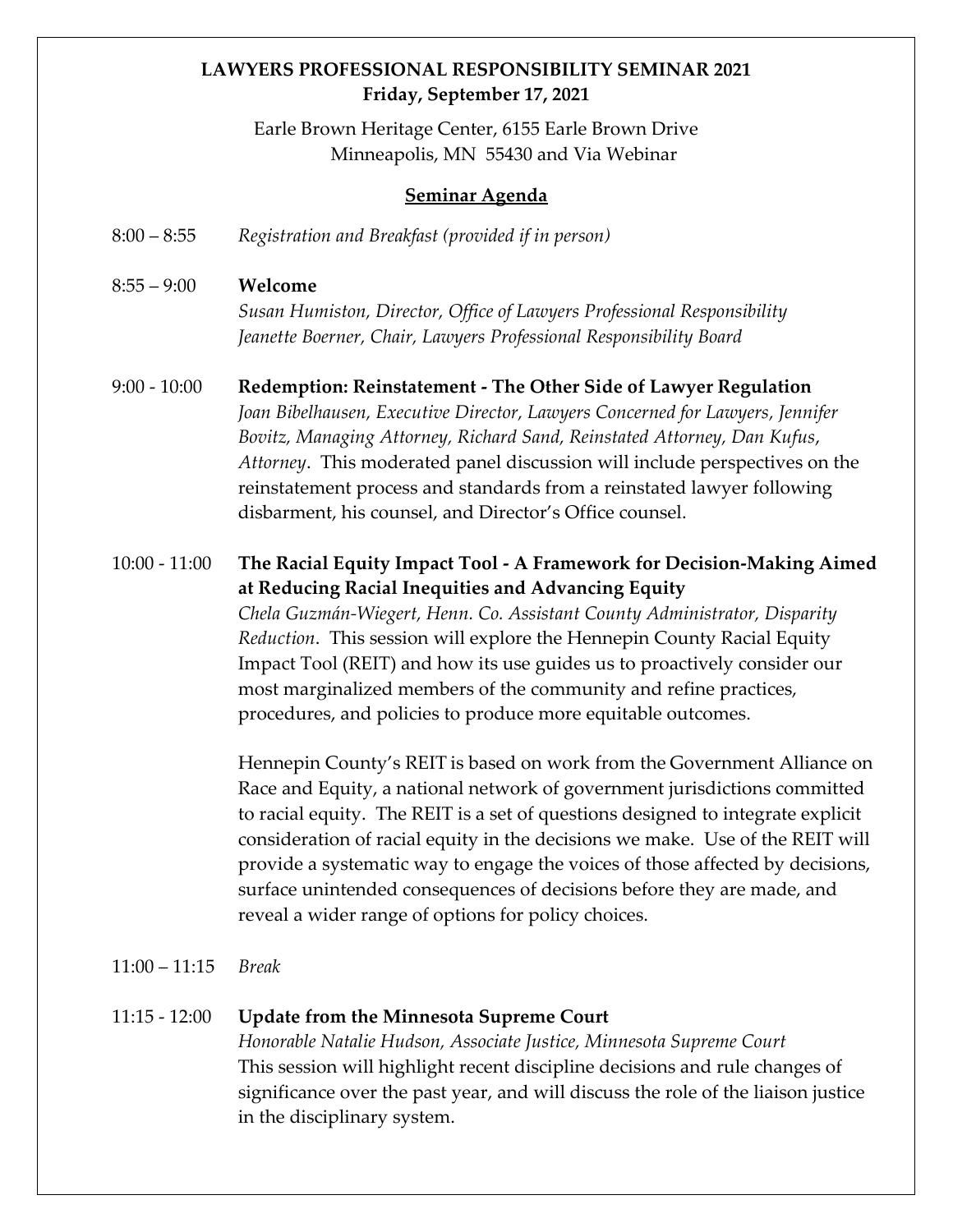# 12:00 – 12:10 **Resource Quick Hit**

*Joan Bibelhausen, Executive Director, Lawyers Concerned for Lawyers* This quick hit presentation will highlight how each of the above sessions relate to attorney well-being or the lack thereof, including a discussion on available resources and initiatives.

#### 12:10 – 12:15 **Volunteer of the Year Award**

*Honorable Natalie Hudson, Associate Justice, Minnesota Supreme Court*

12:15 – 1:15 *Lunch (provided if in person)*

## 1:15 - 2:15 **When the Office Departs**

*Karin K. Ciano, Senior Assistant Director.* This session will explore some reasons why the OLPR may depart from DEC recommendations using examples from departures that occurred over the last year. This session will also cover frequently asked questions relating to options that investigators and committees have for recommendations following investigations, advice on how to handle "technical" violations and when misconduct crosses the line into public discipline.

## 2:15 - 3:00 **Commonly Misunderstood or Misapplied Rules**

*Binh T. Tuong, Managing Attorney*. As a follow-up to the previous session on when the Director departs, this session will take a deeper dive into the rules that are often misunderstood and misapplied. The discussion will focus on some of the most commonly misapplied rules and explore how the Director's Office analyzes and applies these rules.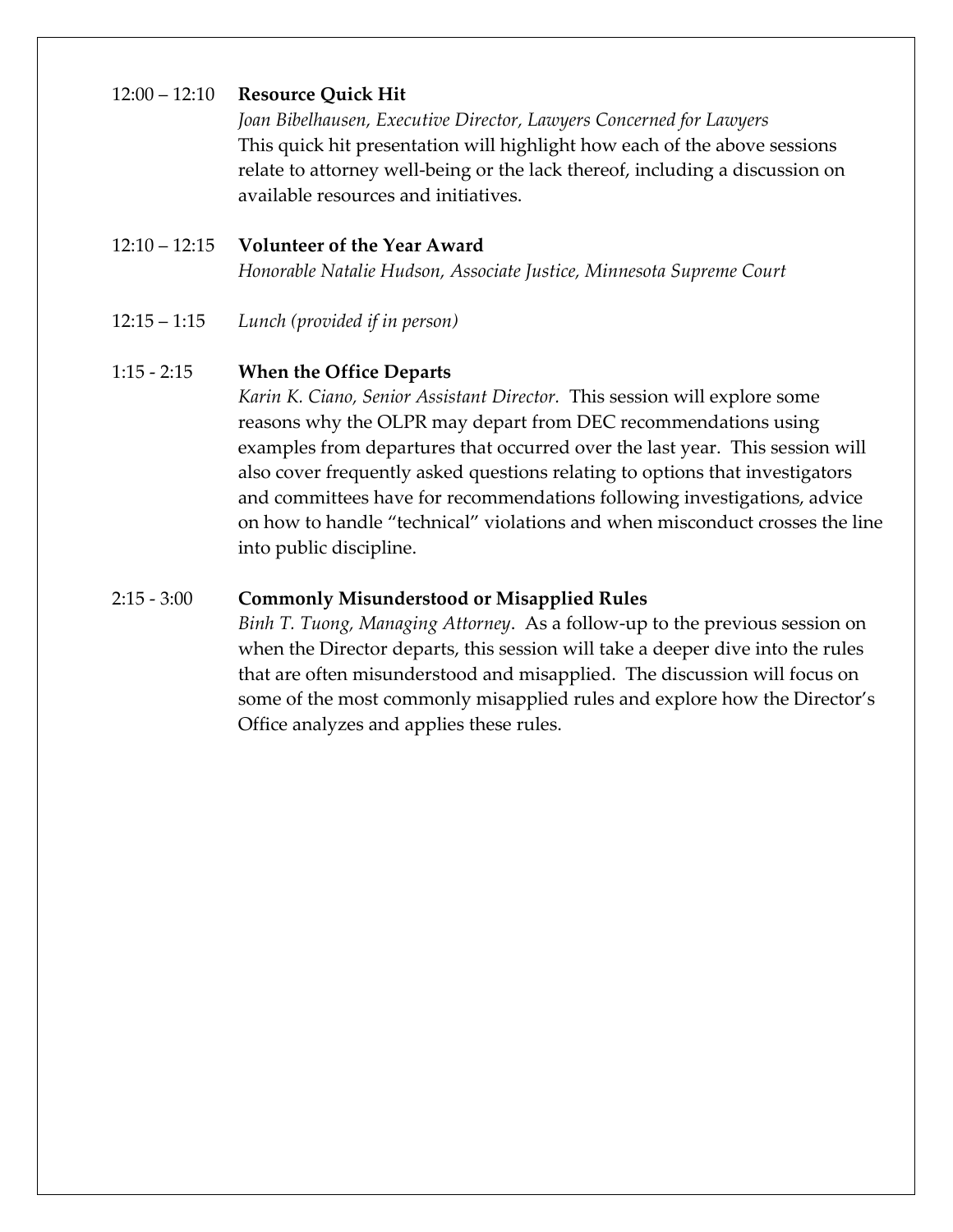## **Speaker Biographies:**

**Jeanette Boerner:** Jeanette Boerner is the Chair of the Lawyers Professional Responsibility Board. She is currently the Director of Hennepin County Adult Representation Services, which provides legal representation to parents and custodians in Child Protection cases, non-custodial parents in Child Support contempt cases and tenants in eviction proceedings. Prior to that role she served as the First Assistant Hennepin County Public Defender. Jeanette is the Chair of the Supreme Court Children's Justice Initiative Parent Representation Committee. System reform, disparity reduction and high-quality representation for clients experiencing poverty have been the focus of her policy work with stakeholders across the state.

**Chela Guzmán-Wiegert:** Chela Guzmán-Wiegert was recently appointed as the Assistant Hennepin County Administrator for Disparity Reduction. This position is responsible for the strategic coordination and management of the county's disparity reduction efforts and has executive accountability for the county's Diversity, Equity and Inclusion Department; the Center for Innovation and Excellence; Purchasing and Contract Services Department; Education Support Services, and the Office of Broadband and Digital Inclusion.

Guzmán-Wiegert has been with Hennepin County for nearly 25 years, starting as a law clerk in the Public Defender's Office in 1996. She was promoted to assistant public defender in 1999, senior attorney in 2014, and managing attorney in 2017. As a managing attorney, Guzmán-Wiegert supervised the Public Defender's Adult Trial Division and managed the Immigration Team. In 2020, she served on the county's COVID-19 Response Disparity Reduction Unit, offering real-time advice and consulting support to the county's pandemic response, and promoting immediate action as disparities arose or worsened.

Guzmán-Wiegert received her Juris Doctorate from the University of Wisconsin Law School – Madison and is a member of the bar in both Minnesota and Wisconsin.

**Jennifer Bovitz:** Jennifer Bovitz joined the Office of Lawyers Professional Responsibility in 2017 as a Senior Assistant Director and is currently serving as a Managing Attorney. Jennifer earned her J.D. from William Mitchell College of Law in 2001 and served as a felony prosecutor prior to her employment at the OLPR. Jennifer serves as adjunct faculty at Mitchell Hamline College of Law and enjoys her time away from the law kayaking on a western Wisconsin lake.

**Richard Sand:** Dick Sand is a lifelong Minnesota resident. He grew up in the White Bear Lake community, attended White Bear Lake public schools, graduated from the University of St. Thomas and Hamline University School of Law. He served for 32 years on the White Bear Town Board.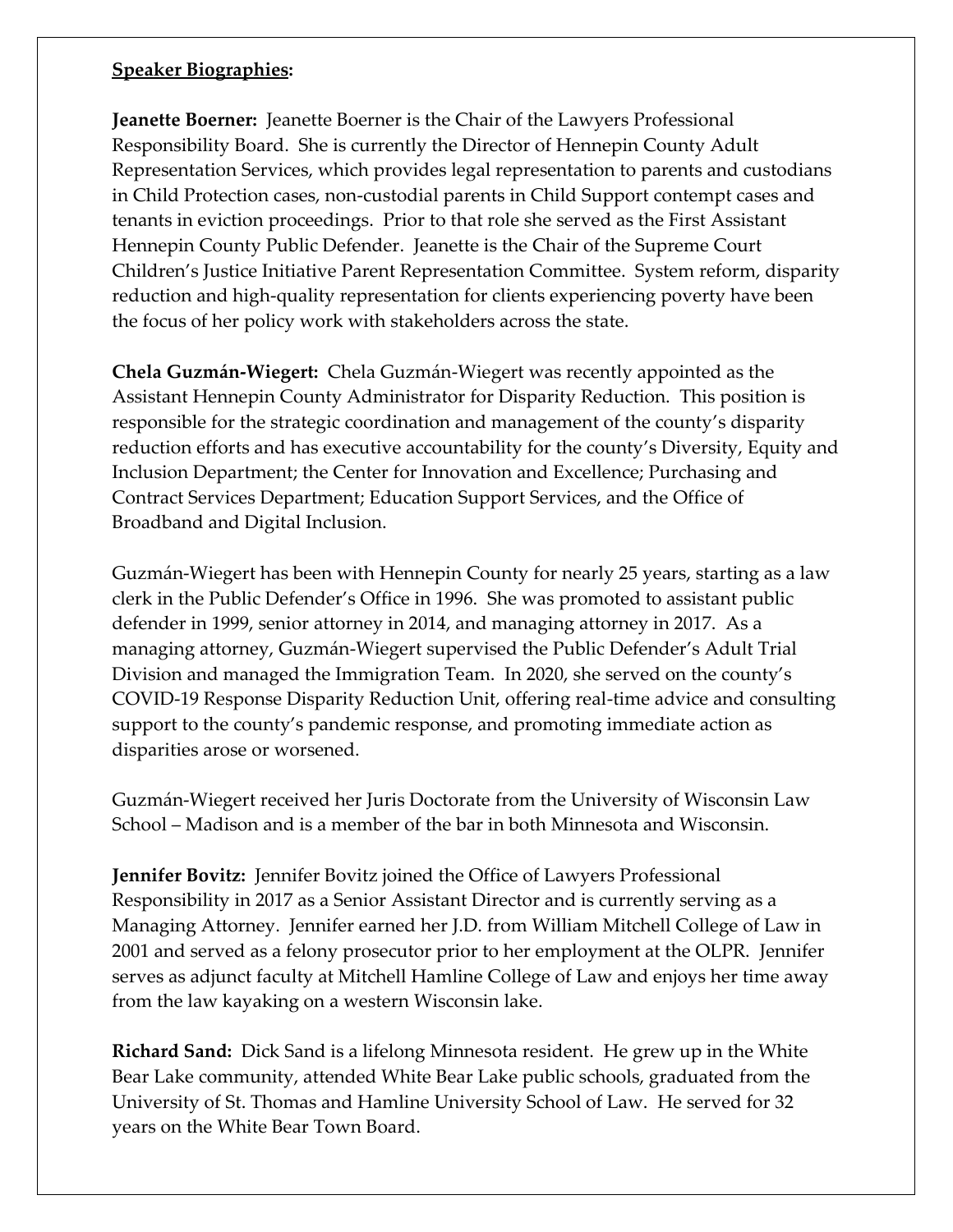Dick has practiced law for over 30 years, mostly in the area of criminal defense. He served on a variety of boards and commissions, including the Minnesota Judicial Merit Advisory Committee and the Minnesota Municipal Board.

In 2012, Dick was disbarred as a result of fraud convictions in United States District Court. He served 14 months at the federal prison camp in Duluth, Minnesota, six months in a halfway house and on house arrest, and three years of supervised release. He completed inpatient and outpatient chemical dependency treatment during that time. After completing the requirements for the reinstatement process, Dick was reinstated to the practice of law in 2020 by the Minnesota Supreme Court. He is now an attorney for SandLaw PLLC and volunteers for Lawyers Concerned for Lawyers and its Discipline and Practice (DAP) Group. Married for 39 years and the father of four, Dick also volunteers for the White Bear Lake Area Historical Society and community baseball.

**Dan Kufus:** Dan Kufus is an attorney practicing in Roseville, Minnesota. Dan practices in the areas of probate, mental health and estate planning. Additionally, Dan represents attorneys in professional discipline matters.

**Justice Natalie Hudson**: Justice Natalie Hudson joined the Minnesota Supreme Court in 2015 by appointment of Governor Mark Dayton. She was elected in 2016 and her current term expires January 2023. Justice Hudson served on the Minnesota Court of Appeals from 2002-2015.

Justice Hudson was a staff attorney with Southern Minnesota Regional Legal Services (1982-1986); an associate attorney at Robins, Kaplan, Miller, and Ciresi (1986-1988); Assistant Dean of Students at Hamline University School of Law (1989-1992); St. Paul City Attorney (1992-1994); and an Assistant Attorney General at the Office of Minnesota Attorney General, Criminal Appellate Division (1994-2002).

Justice Hudson received her B.A. from Arizona State University and her J.D. from the University of Minnesota Law School.

Justice Hudson is a member of American Bar Association, Minnesota State Bar Association, Ramsey County Bar Association, Minnesota Women Lawyers, Minnesota Association of Black Lawyers, Minnesota Association of Black Women Lawyers, and Warren E. Burger Inn of Court. She also serves on the Board of Advisors for the University of Minnesota Law School.

**Joan Bibelhausen:** Joan Bibelhausen has served as Executive Director of Lawyers Concerned for Lawyers since 2005. She is an attorney and is nationally recognized for her work in the lawyer assistance and diversity and inclusion realms. Joan has significant additional training in counseling, mental health and addiction, diversity, employment issues, and management. She has spent more than two decades working